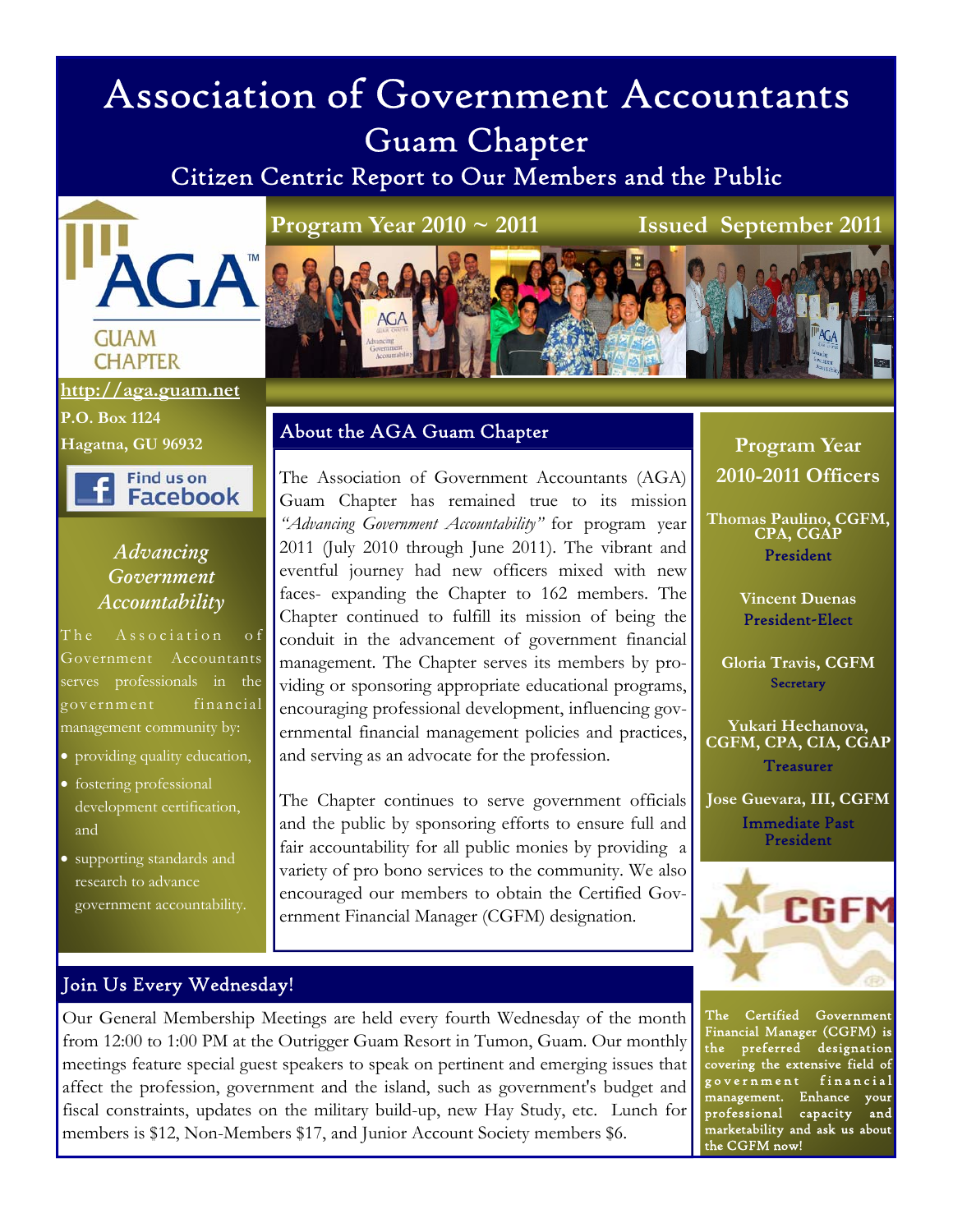### Chapter Performance

#### Who We Are

For program year 2011, the Guam Chapter's 162 member range from students to entrylevel employees to senior executives and elected officials working for local and state gov ernments, colleges and universities, federal agencies and public accounting firms.

Members need not be "accountants." The membership is comprised of various disciplines including auditing, budgeting, finance, information system, program and grants management, and academia.

| <b>Membership</b> | 2011 | 2010          |  |  |
|-------------------|------|---------------|--|--|
| Government        | 90   | 102           |  |  |
| Private           | 50   | 38            |  |  |
| Federal           | 1    |               |  |  |
| Academia          | 8    | $\mathcal{I}$ |  |  |
| Retired           | 7    | 5             |  |  |
| <b>Students</b>   | 6    | 6             |  |  |
| <b>Total:</b>     | 162  | 159           |  |  |
| Gender            | 2011 | 2010          |  |  |
| Female            | 114  | 109           |  |  |
| Male              | 48   | 50            |  |  |
| <b>Total:</b>     | 162  | 159           |  |  |

| <b>Field of Work</b>       | 2011          | 2010 |
|----------------------------|---------------|------|
| Accounting                 | 64            | 71   |
| Auditing                   | 64            | 55   |
| <b>Budgeting</b>           |               | 3    |
| <b>Business</b>            |               |      |
| Finance                    | 9             | 11   |
| <b>Grants Management</b>   | $\mathcal{R}$ |      |
| Management                 | 2             | 2    |
| <b>Information Systems</b> |               | 2    |
| Others                     | 12            | 10   |
| <b>Total:</b>              | 162           | 159  |

#### CGFM: Preferred Designation

The Guam Chapter is committed to endorsing the Certified Government Financial Manager (CGFM) certification as the preferred designation. The CGFM covers the extensive field of government financial management—federal, state and local. In 2011, the chapter had 21 CGFMs. Members also hold other professional certifications. With the Chapter's continued efforts through scholarships and training, we plan to increase our CGFMs in the next program year.

| <b>Certifications</b> | 2011 | 2010 |
|-----------------------|------|------|
| <b>CGFM</b>           | 21   | 23   |
| <b>CPA</b>            |      | л    |
| <b>CGAP</b>           |      |      |
| CIA                   |      |      |
| `FE                   |      |      |

#### National Chapter Awards

Guam Chapter once again won the "*Platinum Award*" at the 59th Annual Professional Development Conference in Orlando, Florida in July 2010. This is the highest award given to AGA chapters based on activities and accomplishments. With the continued hard work and dedication of our chapter members, the following were recognized.

- Maripaz Perez, CGFM, CGAP *Chapter Education Award*
- Llewelyn Terlaje, CGAP and Lourdes Perez *Community Service Award*
- Doreen Crisostomo, PhD., CGFM *Chapter CGFM Award*
- Barbara Howard, CPA *Membership Award*
- Matthew Quinata *Newsletter—First Place*
- Zeny Nace, CGFM, CPA, CFE *Regional Vice President Platinum Level Award*

#### Training and Continuing Education

AGA Guam's main goal for the program year 2010-2011 was to provide continuing professional education (CPE) credits to pro-

| n<br><b>CPEs Offered</b>                          | 2011 | 2010 |
|---------------------------------------------------|------|------|
| <sup>n</sup> Conferences (PEIC, APIPA)            | 24   | 38   |
| <sup>O</sup> Hourly Luncheon Meeting              |      |      |
| <sup>g</sup> Other Trainings (ARRA, Ethics, etc.) | 35   |      |
| n<br><b>Total CPEs:</b>                           |      |      |

fessionals in the public and private sectors. The Chapter provided a total of 63 hours of CPEs. There were two major events—the Pacific Emerging Issues Conference and Grants Management Course, and a series of hourly trainings during our general membership meetings.

#### *2010 Pacific Emerging Issues Conference*

The Guam Chapter sponsored its fourth biennial 2010 Pacific Emerging Issues Conference (PEIC) from August 10 to 12, 2010, with the theme *"Sustaining Accountability through Financial Adversity."* Over 100 government and private sector professionals from Guam, Saipan, the Federated States of Micronesia, Palau, Japan and Hawaii attended the conference. Since the 1st PEIC in July 2004, attendees increased from 50 to just over 120 participants. Participants had over 15 courses to choose from and earned up to 24 CPE credits.

#### *Citizen-Centric Reports*

Bill No. 263-30, signed into Public Law 30-127, "An Act Adopting the Association of Government Accountants' Citizen-Centric Report (CCR) initiative" on April 2, 2010, mandates the preparation of the CCR. The Chapter showed support for this law by holding two free CCR Workshops (February 2011 and June 2011, at 3 CPEs each) at the University of Guam, which was targeted to autonomous, line agencies and other government entities to educate and assist them with the goals of the CCR.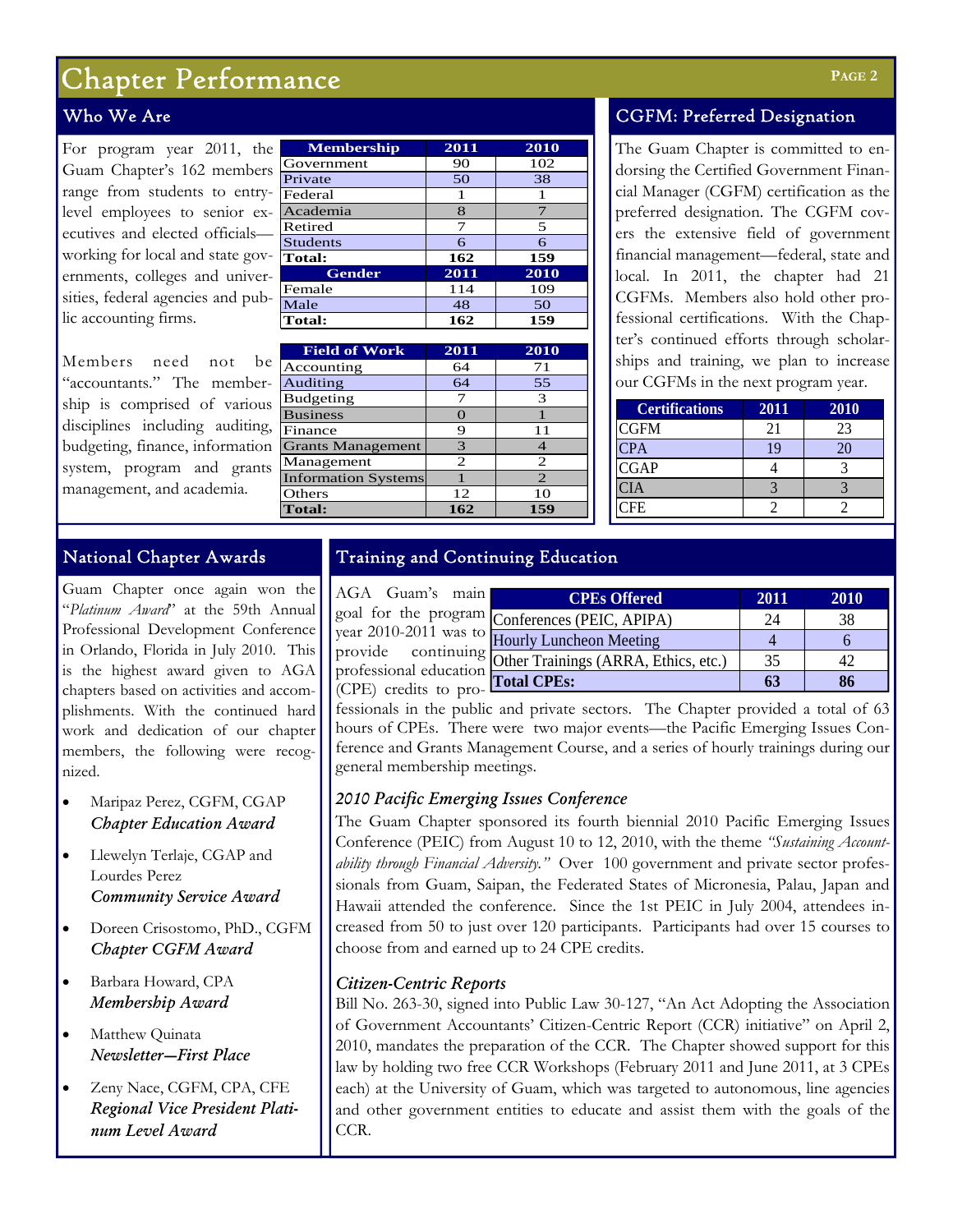## **Financials Page 3 PAGE 3**

| <b>Source</b>               |                   | <b>PY 2011</b> |   | <b>PY 2010</b> | <b>PY 2009</b> |
|-----------------------------|-------------------|----------------|---|----------------|----------------|
| Training                    |                   | 75,982         |   | 10,810         | 90,930         |
| <b>Luncheon Collections</b> | ψ                 | 5,899          | S | 6,997          | 4,073          |
| 5K Run                      |                   | 19,178         |   | 4,574          | 7,806          |
| <b>Scholarship Donation</b> | $\boldsymbol{\S}$ | 1,000          | S | 3,100          |                |
| <b>Chapter Dues</b>         |                   | 918            |   | 892            | 771            |
| Donations                   |                   | 2,000          |   | 220            | 126            |
| Other                       |                   | 4,505          |   | 187            | 817            |
| <b>Total Revenues:</b>      |                   | 109,482        |   | 26,780         | 104,523        |

#### Revenues by Source

**The primary reason for the increase in revenues for Training in PY 2011 and 2009 is attributable to the 2010 and 2008 PEIC, respectively.** 

### Expenses by Type

| <b>Type</b>                               |               | <b>PY 2011</b> |               | <b>PY 2010</b> |               | <b>PY 2009</b> |                                                                                                                              |
|-------------------------------------------|---------------|----------------|---------------|----------------|---------------|----------------|------------------------------------------------------------------------------------------------------------------------------|
| <b>Training Costs</b>                     | \$            | 50,539         | S             | 4,622          | S             | 62,267         | <b>Program Year 2011 Expenses</b>                                                                                            |
| Membership Luncheon                       | $\mathcal{S}$ | 9,743          | \$            | 9,899          | S             | 7,331          |                                                                                                                              |
| 5K Run                                    | \$            | 13,887         | \$            | 3,218          | \$            | 2,613          | <b>Charitable</b>                                                                                                            |
| Professional<br>Development<br>Conference | \$            | 12,097         | $\mathbb{S}$  | 11,878         | $\mathcal{S}$ | 15,212         | Donations,<br>Other, \$2,678,<br><b>Herminia Dierking</b><br>\$5,921,6%<br>3%<br>Scholarship,<br>\$9,647, 9%<br>Professional |
| Herminia Dierking<br>Scholarship          | \$            | 9,647          | \$            | 3,122          | \$            |                | Development<br>Conference,<br>\$12,097, 12%<br><b>Training Costs,</b>                                                        |
| <b>Charitable Donations</b>               | \$            | 5,921          | $\mathcal{S}$ | 4,522          | S             | 5,017          | \$50,539,48%<br>Membership<br>5K Run, \$13,887,                                                                              |
| Other                                     |               | 2,678          | ъ             | 4,327          | ۰ħ            | 3,024          | Luncheon, \$9,743<br>13%<br>,9%                                                                                              |
| <b>Total Expenses:</b>                    | \$            | 104,512        |               | 41,588         |               | 95,464         |                                                                                                                              |

**The primary reason for the increase in expenses for Training in PY 2011 and 2009 is attributable to the 2010 and 2008 PEIC, respectively.** 

**The figures presented above are unaudited figures covering July through June for program years 2009, 2010, and 2011. For detailed financials of the AGA Guam Chapter, please visit http:// aga.guam.net or contact Chapter Treasurer, Yukari Hechanova at yuka@guamwaterworks.org.**